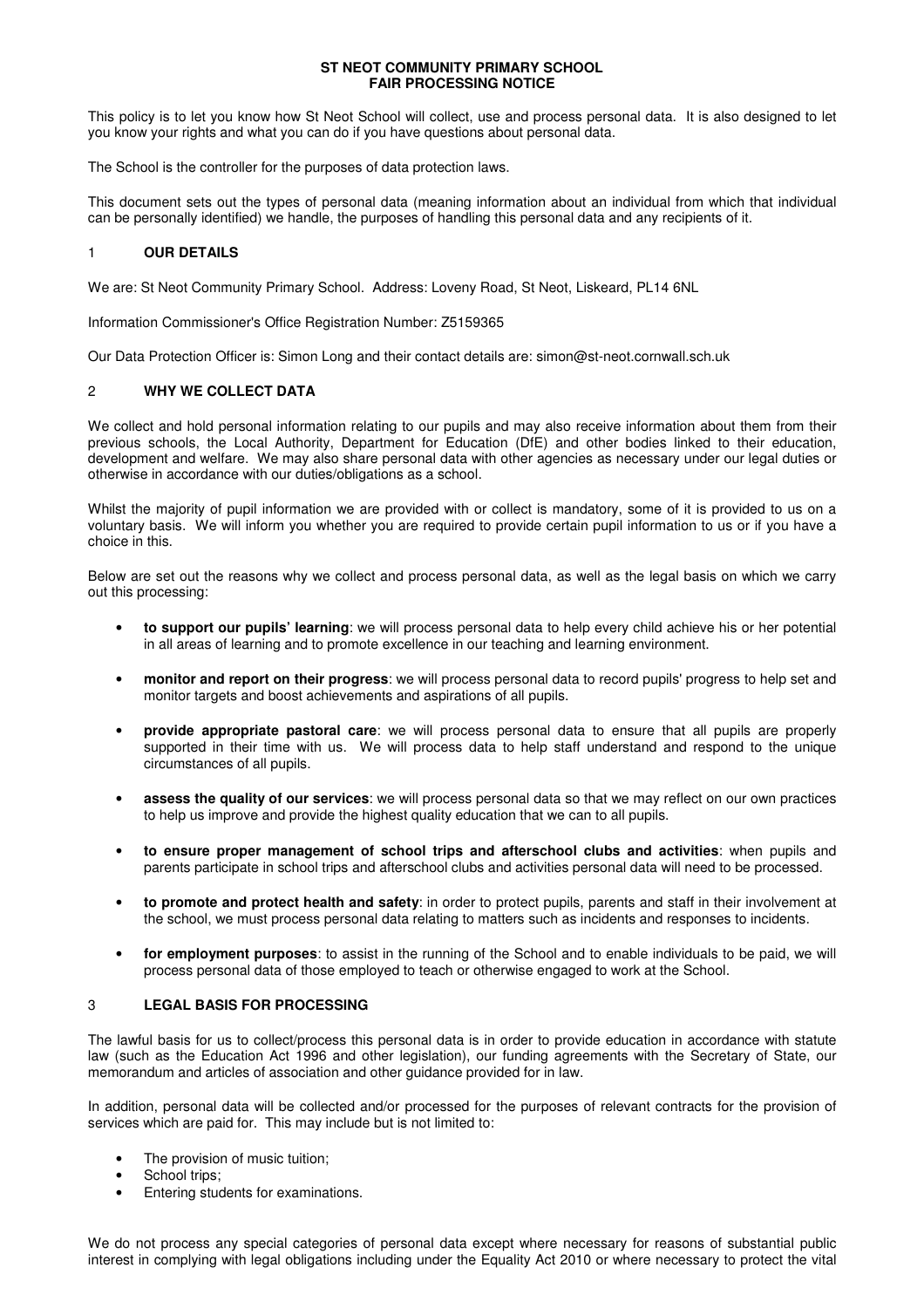interests of the data subject or of another natural person and where safeguards are in place to ensure that this personal data is kept secure. For the avoidance of doubt where special categories of personal data are collected it shall not be used for the purposes of automated decision making and/or profiling.

Special categories of data means personal data revealing:

- racial or ethnic origin;
- genetic or biometric data that uniquely identifies you;
- data concerning your health, sex life or sexual orientation; or
- data relating to criminal convictions or offences or related security measures.
- Further personal data including special categories of personal data may be collected and/or processed where consent has been given (for example, school photographs for non-educational purposes). If consent has been given then this may be revoked in which case the personal data will no longer collected/processed.

# 4 **CATEGORIES OF INFORMATION WE COLLECT**

We may collect the following types of personal data (please note this list does not include every type of personal data and may be updated from time to time):

- contact details;
- data of birth;
- health and/or other medical information:
- information in connection with education (included but not limited to unique pupil numbers, test results, post 16 learning information and other records);
- attendance information:
- behavioural and disciplinary information;
- free school meal eligibility;
- information received in connection with any complaint;
- information required for employment purposes, such as:
	- o national Insurance numbers;
	- o remuneration details;
	- o qualifications;
- personal characteristics of pupils, such as:
	- o their nationality and ethnic group;
	- o their religion;
	- o their first-language;
	- o any special educational needs they may have;
	- o any relevant protected characteristics.

## 5 **WHO WILL HAVE ACCESS TO YOUR DATA**

Personal data will be accessible by members of staff. Where necessary, governors will also have access to personal data, i.e in the instance of an appeal for admission or a complaint being made.

We will not share information about our pupils with third parties without consent unless we are required to do so by law or our policies. We will disclose personal data to third parties:

- if we are under a duty to disclose or share your personal data in order to comply with any legal obligation; for example, we share pupils' personal data with the Department for Education on a statutory basis;
- in order to enforce any agreements with you;
- to protect the rights, property, or safety of the school, other pupils or others. This includes exchanging information with other organisations for the purposes of child welfare.

This may include our Local Authority, the Department for Education, the Police and other organisations where necessary; for example, for the purposes of organising a school trip or otherwise enabling students to access services or for the purposes of examination entry. Information may also be sent to other schools where necessary; for example, schools that pupils attend after leaving us.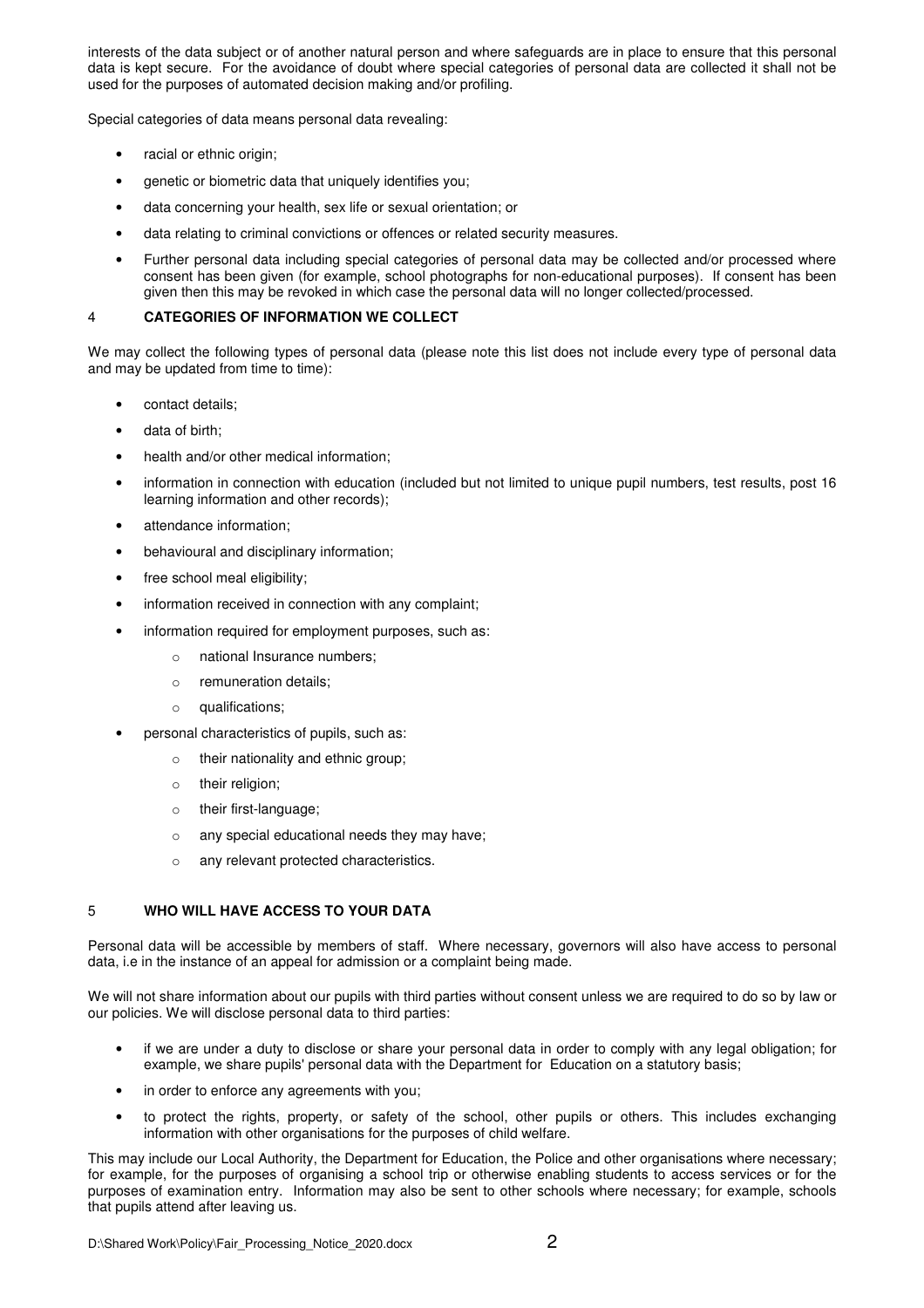# 6 **HOW DATA WILL BE PROCESSED**

Personal data may be processed in a variety of ways; this will include but is not limited to:

- sending by secure e-mail;
- adding to spreadsheets, word documents or similar for the purposes of assessing personal data;
- for educational software use (this could be for the purposes of helping children learn, discipline, reports and other educational purposes).

### 7 **WHERE WE STORE DATA AND HOW WE KEEP DATA SECURE**

Paper copies of personal data are kept securely at the school; for example, in secure filing cabinets.

Electronic copies of personal data are kept securely and information will only be processed where we are satisfied that it is reasonably secure.

All information you provide to us is stored on secure servers.

When giving personal data to third parties (for example, software providers) it is possible that this personal data could be stored in a location outside of the European Economic Area. We will take all steps reasonably necessary to ensure that your personal data is treated securely and in accordance with this privacy policy. In particular, any transfer of your personal data made by us to a location outside of the EEA will be governed by clauses in a written contract in order to keep these secure.

#### 8 **RETENTION PERIODS**

We will only retain personal data for as long as is necessary to achieve the purposes for which they were originally collected. As a general rule, personal data will be kept for the entire period that a child is a pupil at the school. Other records (for example, safeguarding or in relation to special educational needs) will be kept for longer in accordance with guidance from the Local Authority. Further information on retention periods can be obtained by contacting us via the details in Section 1 of this Notice.

### 9 **YOUR DATA RIGHTS**

The General Data Protection Regulation and associated law gives you rights in relation to personal data held about you and your child. These are:

- **Right of Access**: if your personal data is held by the School, you are entitled to access your personal data (unless an exception applies) by submitting a written request. We will aim to respond to that request within one month. If responding to your request will take longer than a month, or we consider that an exception applies, then we will let you know. You are entitled to access the personal data described in Section 10.
- **Right of Rectification**: you have the right to require us to rectify any inaccurate personal data we hold about you. You also have the right to have incomplete personal data we hold about you completed. If you have any concerns about the accuracy of personal data that we hold then please contact us.
- **Right to Restriction**: you have the right to restrict the manner in which we can process personal data where:
	- o the accuracy of the personal data is being contested by you;
	- $\circ$  the processing of your personal data is unlawful, but you do not want the relevant personal data to be erased; or
	- o we no longer need to process your personal data for the agreed purposes, but you want to preserve your personal data for the establishment, exercise or defence of legal claims.

Where any exercise by you of your right to restriction determines that our processing of particular personal data are to be restricted, we will then only process the relevant personal data in accordance with your consent and, in addition, for storage purposes and for the purpose of legal claims.

- **Right to Erasure**: You have the right to require we erase your personal data which we are processing where one of the following grounds applies:
	- $\circ$  the processing is no longer necessary in relation to the purposes for which your personal data were collected or otherwise processed;
	- o our processing of your personal data is based on your consent, you have subsequently withdrawn that consent and there is no other legal ground we can use to process your personal data;
	- o the personal data has been unlawfully processed; and